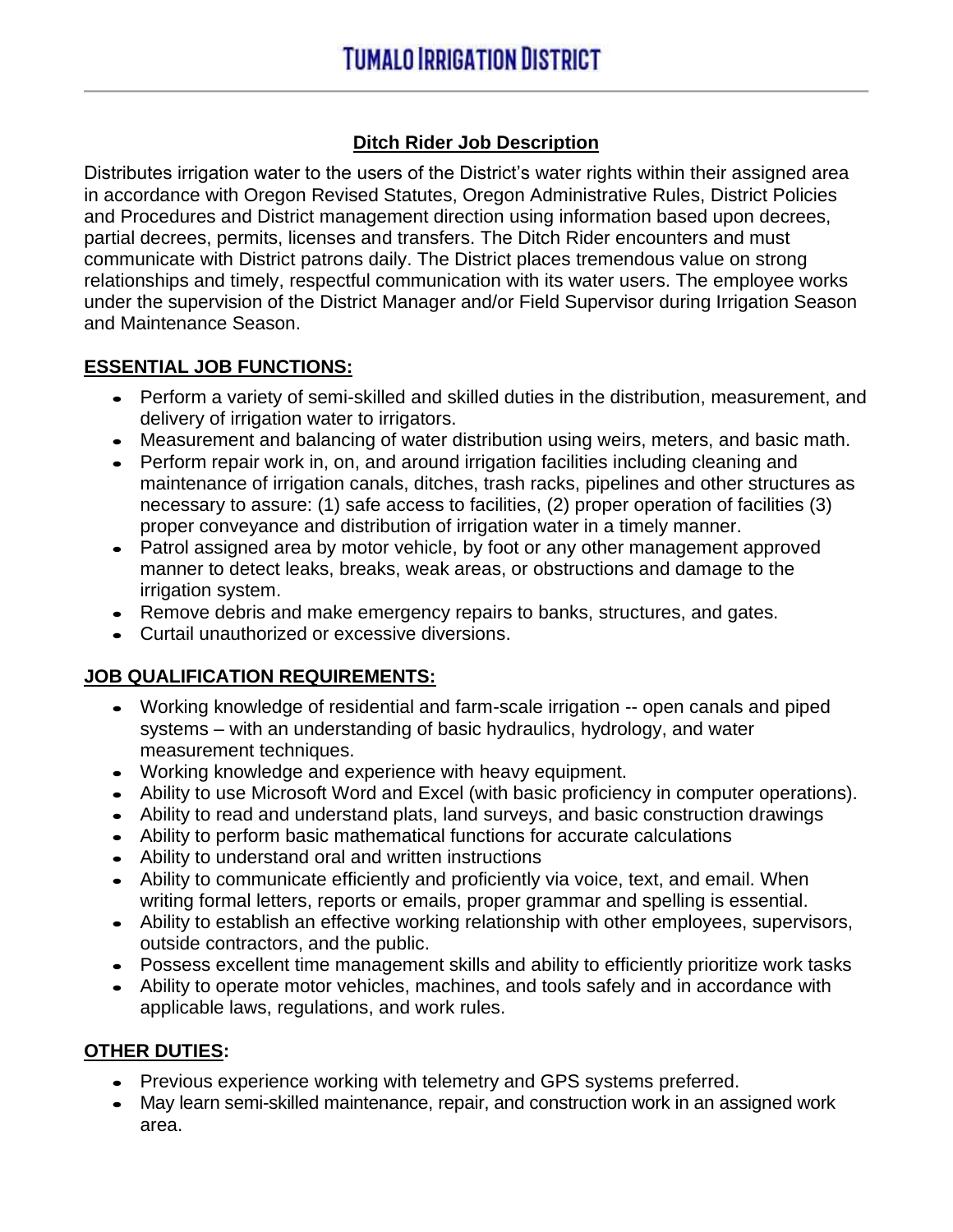- Responds to emergency repair requests.
- Performs related duties as assigned.
- Maintains records of maintenance and inventory of all assigned equipment.
- Ensures proper safety precautions are observed.

# **TYPICAL PHYSICAL ACTIVITIES:**

The physical demands described here are representative of those that must be met by an employee to successfully perform the essential functions of this position.

- The employee is required to use hands to finger, handle, feel or operate objects, tools or controls.
- The employee is required to sit, climb, balance, stoop, kneel, crouch or crawl.
- The employee is occasionally required to walk and balance on slippery and / or uneven terrain and narrow structures.
- Work in close proximity to moving water in irrigation canals and river diversions
- Ability to perform strenuous physical activities, occasionally lifting to 80 lbs.
- Ability to walk several miles in a day over rough terrain.
- Specific vision abilities required by this job include close vision, distance vision, color vision, peripheral vision, depth perception and the ability to adjust focus.
- Outside weather exposure
- Occasionally the employee may be exposed to fumes, airborne particles, toxic or caustic chemicals and vibration.
- Work emergency on-call during the irrigation season (April 1 October 31), to working a 40 hour work week that may include weekends during the irrigation season (with occasional over-time as necessary), and to carry a phone that is always on, and that you must respond to during the irrigation season.

# **ENVIROMENTAL FACTORS:**

- Exposure to the sun: 25% to 100% work time spent outside a building.
- Use of ladders or other work surfaces from 1 to 12 feet above ground.
- Performs manual labor in sub-zero to 100-degree temperatures.
- Occasional work in the vicinity of constant/intermittent/loud noises/sounds.
- Frequently works on unusually wet and/or slippery surfaces.
- Frequent work in or around areas with small to large amounts of dust present.
- Occasional work where gases, fumes, and odors are present
- Confined/Restricted Spaces Infrequent entry into confined/restricted work environments.
- Frequent work involving oils, solvents, paints, greases, and lubricants

#### **MANDATORY REQUIREMENTS:**

- Any combination of education and experience that would likely provide the necessary knowledge and abilities is qualifying.
- A typical way to obtain the knowledge and abilities would be Graduation from High School or Equivalent.
- Experience working in an irrigation setting preferred.